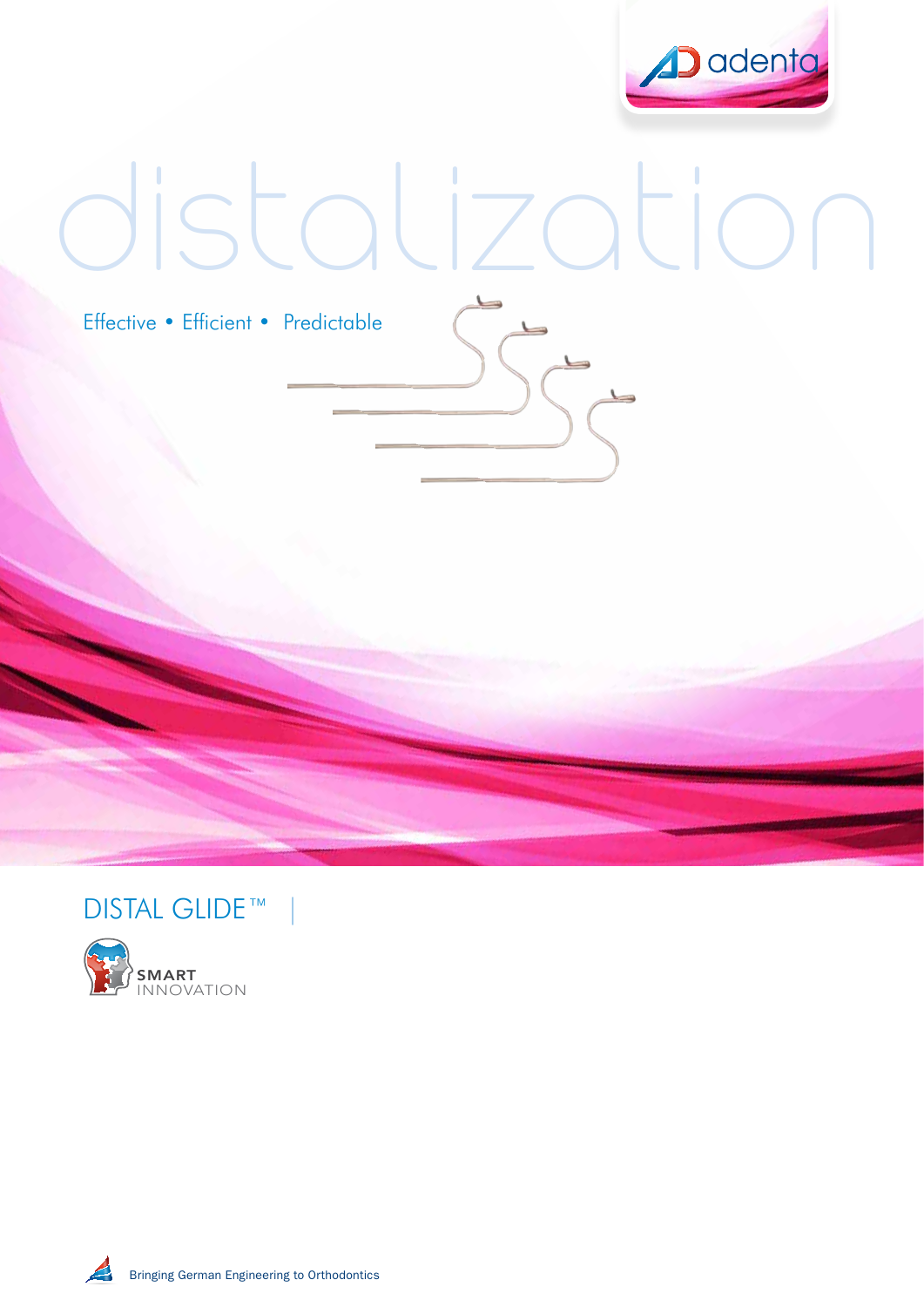# Discover… efficiency!

### The DISTAL GLIDE™- effective distalization

• Pre-manufactured distal glide spring for consistent precision

- Easy oral hygiene
- Easily activated outside of mouth
- CNA Beta wires for multiple bending options
- Full control over torque, tip, and rotation

The DISTAL GLIDE™ (modified Pendulum) has proved to be an incredibly efficient and predictable source of non-compliant Class II correction. Our aim was to develop the simplest, easy to handle appliance that would allow the patient to maintain good oral hygiene, improve patient comfort, ease of appliance placement and activation, and obtain the most effective distalization.

1 2



Quality - Adenta engineered an appliance to provide increased stability and improved overall response. The distalizing springs are of high quality CNA Beta Titanium for optimum performance.

Pre engineered - The distalizing springs are fabricated by machine with absolute precision. Each spring is identical to each other, and provides the practitioner with consistent forces.

Removable - To reactivate the old Pendulum appliances intraorally was cumbersome and was uncomfortable for the patient. The DISTAL GLIDE™ springs are inserted into tubes located inside the acrylic plate, this provides a sturdy support, and can easily be removed for reactivation.

Hygienic - As the distalizing springs are easily removed, this provides easier access for the hygienist.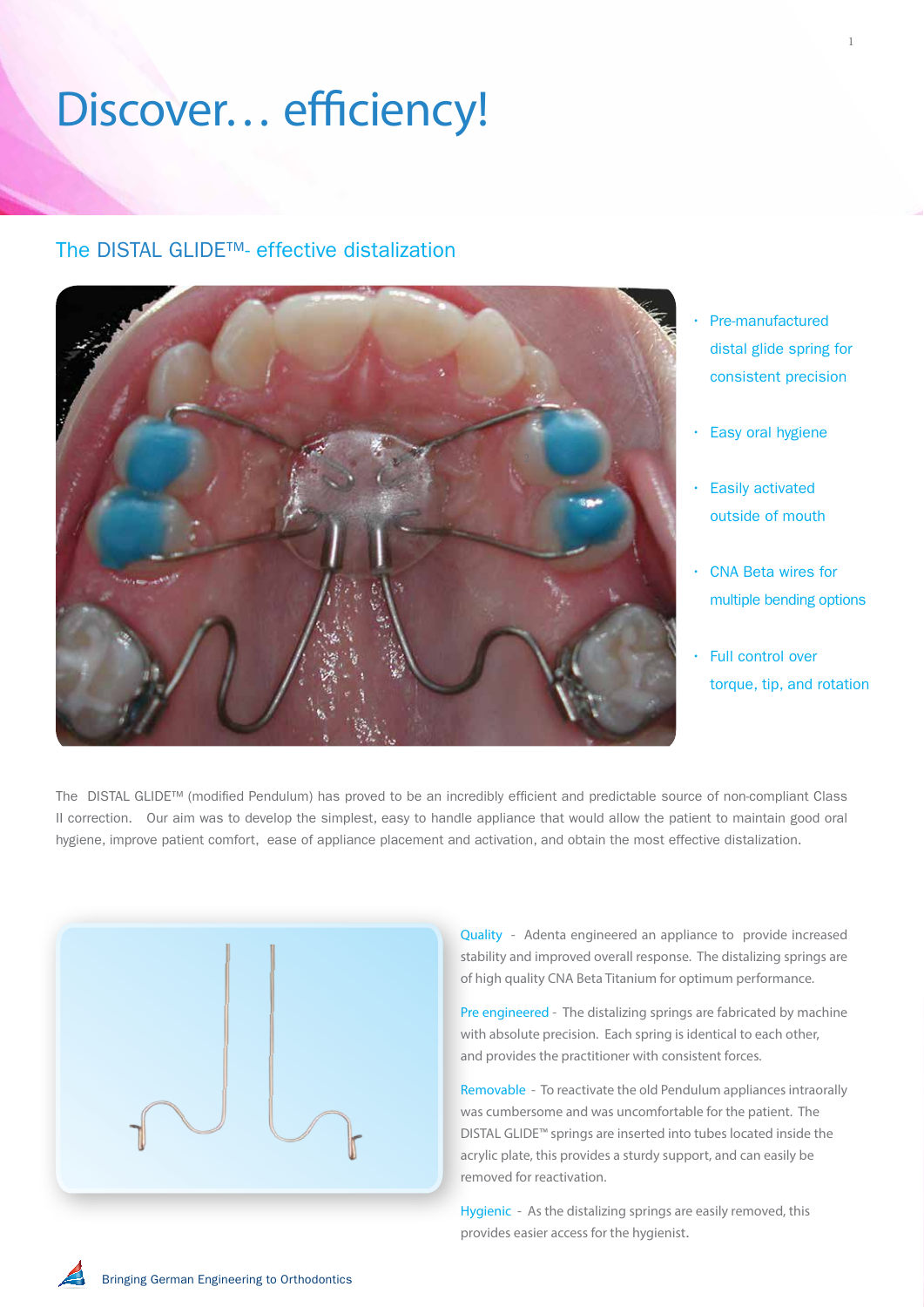# distalization

## DISTAL GLIDE™ Lab Instruction

#### What else is needed....

- Attachment tubes
- Anchorage wires
- Band with Goshgarian tube attachment
- Orthodontic clear acrylic for anchorage unit
- Bonding material containing fluoride for bite plane

#### Clinical conditions for treatment with the modified Pendulum Appliance:

The wisdom teeth must be removed.

The root tips of the molars should not have contact with the base of the sinus. Prior to treatment an O.P.G. x-ray or if available a three dimensional x-ray should be taken.



Prior to the manufacturing of a Hawley retainer an alginate impression and a plaster model must be made. Firstly, the attachment wires are bent using an .032" ( 0.8mm) spring hard wire and positioned on the first and second premolars.

Dependant upon the patient's case it may be necessary to bond deciduous teeth or even the cuspids. The occlusal parts of the wires should be fixed with wax onto the model. The retention segments should have a minimum of .040" (1mm) to the surface of the model.



To insert the DISTAL GLIDE springs two attachment tubes must be fixed in the distal area of the shield.

To help to achieve the correct positioning the attachment tubes can be held in place with wax on little wire pieces with a diameter of .032" ( 0.8mm).







The tubes must be fixed parallel to the vertical and saggital direction of the movement of the

It is also important to check the distance of .040" (1mm) to the surface of the model.

The following procedure is identical to making a Hawley retainer. After the correct positioning with wax of the attachment wires and the tubes the base must be coated with orthodontic acrylic (alternative: light curing acrylic).

For better control of oral hygiene during treatment it is suggested to make the base out of clear acrylic. A better oral hygiene will be achieved when the distal third of the base has a . 040" (1mm) space between the base and the model. Once this has been achieved, the anchorage unit of the appliance is finished.